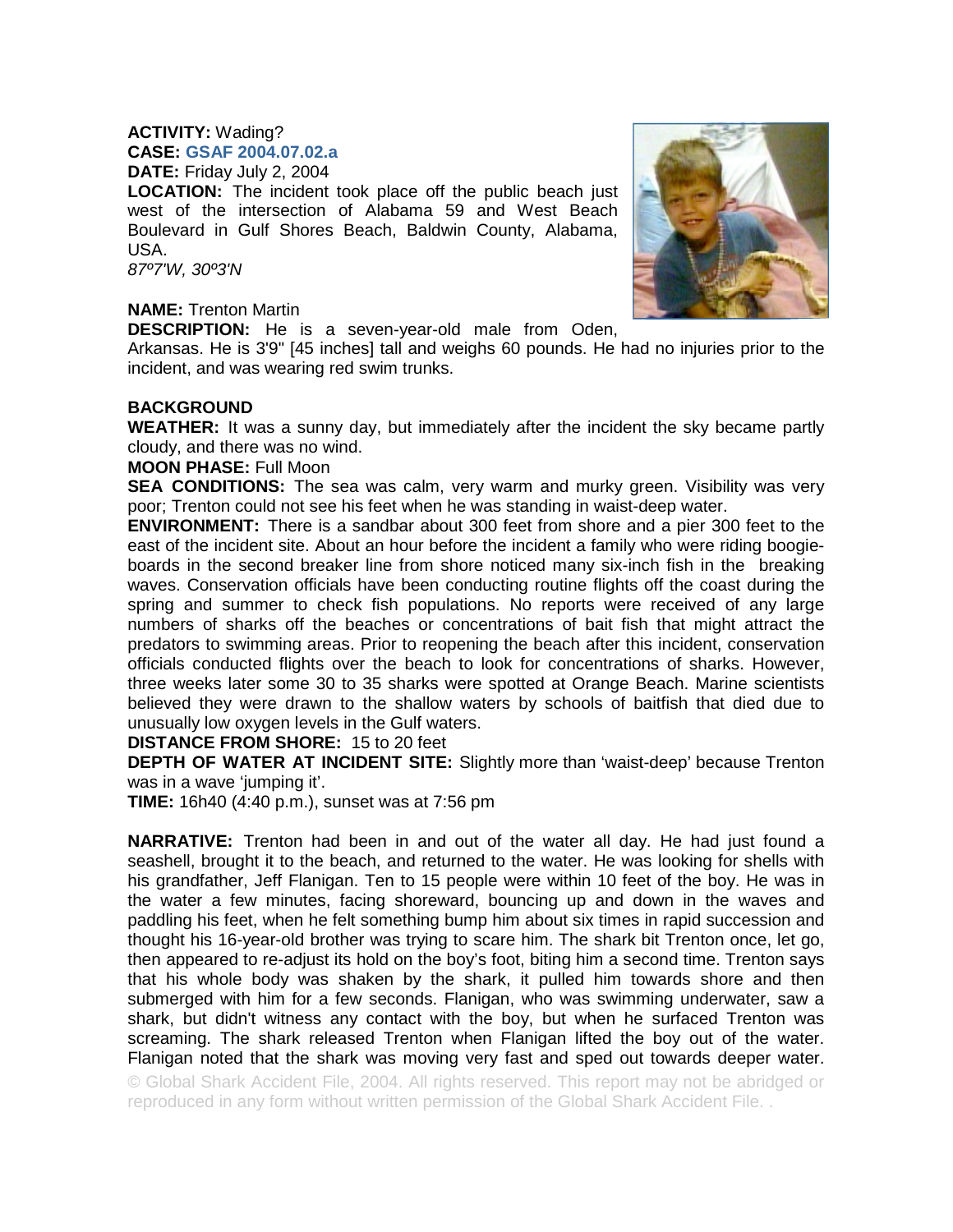**FIRST AID:** Lifeguards provided first aid on the beach, and when Gulf Shores paramedics they transported Trenton by ambulance to the hospital. Time between the incident and arrival at the hospital was 30 minutes.

**TREATMENT:** Trenton underwent surgery at South Baldwin Regional Medical Center in Foley, Alabama, where he was treated by Raymond Fletcher, M.D.. The boy is expected to regain full use of his foot, according to Stephen Pennington, administrator of the hospital. He spent five days in the hospital. A cast was put on his foot following surgery and will be removed in about eight weeks.

**SPECIES INVOLVED:** Flanigan saw the shark and describes it as four to five feet in length. He noted that the upper lobe of its caudal fin was longer than the lower lobe.

**NOTE:** Lifeguard Pete Swinson said the only other shark incident he could recall on the Alabama coast was in 2000, when Chuck Anderson, Athletic supervisor for Baldwin County public schools, was bitten by a shark and lost part of his right arm just east of the area where Trenton was injured. When Anderson learned of the accident he went to the hospital to visit with Trenton and his family.

**REPORTED BY:** James Eager, scubaradio.com



**CASE INVESTIGATOR:** Clay Creswell, Global Shark Accident File

© Global Shark Accident File, 2004. All rights reserved. This report may not be abridged or reproduced in any form without written permission of the Global Shark Accident File. .